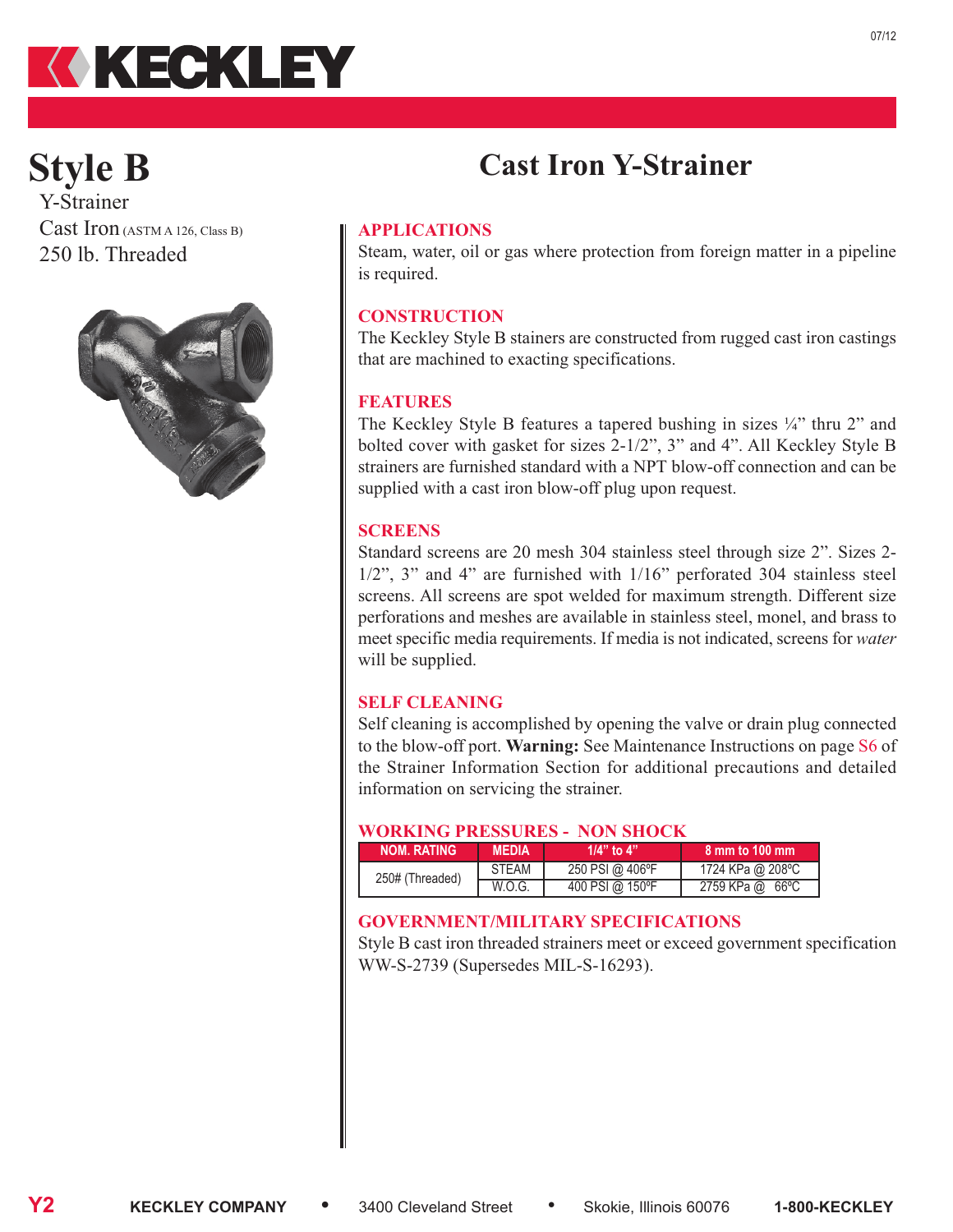



bolted cover

### **Style B**

**Y-Strainer, 250 lb. Threaded Cast Iron (ASTM A 126, Class B)**

| <b>PARTS LIST</b> |                                         |                                 |  |  |
|-------------------|-----------------------------------------|---------------------------------|--|--|
| <b>ITEM</b>       | <b>DESCRIPTION</b>                      | <b>MATERIAL</b>                 |  |  |
|                   | Body                                    | Cast Iron (ASTM A 126, Class B) |  |  |
| $\mathfrak{p}$    | Screen                                  | Stainless Steel (304)           |  |  |
| 3                 | <b>Bushing</b>                          | Malleable Iron                  |  |  |
| 4                 | Gasket*                                 | Composition                     |  |  |
| 5                 | Cap Screw*                              | <b>Steel</b>                    |  |  |
| 6                 | Cover*                                  | Cast Iron (ASTM A 126, Class B) |  |  |
|                   | Optional: Blow-off Plug, Malleable Iron | $*2\frac{1}{2}$ , 3" & 4" only. |  |  |

**STANDARD SCREENS SUPPLIED**

| SIANDARD SCREENS SUPPLIED |         |                                        |                           |               |             |  |     |             |
|---------------------------|---------|----------------------------------------|---------------------------|---------------|-------------|--|-----|-------------|
| <b>SIZE</b>               |         |                                        | <b>SCREEN PERFORATION</b> |               |             |  |     |             |
|                           |         | SCREEN   FOR STEAM   OPEN   FOR LIQUID |                           |               |             |  |     | <b>OPEN</b> |
| ın                        | mm      | <b>GAGE</b>                            |                           | <sub>mm</sub> | <b>AREA</b> |  | mm  | <b>AREA</b> |
| 1/4 to 2                  | 8 to 50 | 20 MESH STAINLESS STEEL                |                           |               |             |  | 49% |             |
| 2-1/2 to 4   65 to 100    |         | 28<br>3/64<br>33%<br>716<br>.6         |                           |               |             |  |     | 30%         |

Standard screens supplied are for **liquid service**, unless otherwise specified. Options: Other meshes, perforations, and screen materials are available.

|                  |                 | <b>DIMENSIONS</b>      |                 |            |                  |                   |                 | <b>WEIGHTS</b> |               |
|------------------|-----------------|------------------------|-----------------|------------|------------------|-------------------|-----------------|----------------|---------------|
| <b>SIZE</b>      |                 | A                      |                 | в          |                  |                   |                 |                |               |
| in               | mm              | ın                     | mm              | ın         | mm               | ın                | mm              | lbs            | kgs           |
| 1/4              | 8               | ົ                      | 76              | $2 - 5/8$  | 67               | $\overline{3/8}$  | 10              |                | 0.9           |
| $\overline{3/8}$ | 10              | c                      | $\overline{76}$ | $2 - 5/8$  | 67               | 3/8               | 10              | ◠              | 0.9           |
| 1/2              | 15              | $\sqrt{2}$             | 76              | $2 - 5/8$  | 67               | 3/8               | 10              | $\sqrt{2}$     | 0.9           |
| $\overline{374}$ | 20              |                        | 102             | $3 - 5/8$  | 92               | 1/2               | ۱5              | ◠              | $.4\,$        |
|                  | 25              | $4 - 7/8$              | 124             | $4 - 1/2$  | $1\overline{14}$ | 3/4               | 20              | 4.5            | 2.0           |
| 1-1/4            | 32              | $5 - 1/8$              | 130             | $4 - 3/4$  | 121              | $\overline{3/4}$  | 20              | $\sim$<br>h    | $\sim$ $\sim$ |
| $1 - 1/2$        | -40             | $5 - 3/4$              | 146             | $4 - 7/8$  | 124              |                   | 25              | 8              | 3.6           |
|                  | 50              | 7-1/4                  | 184             | $5 - 3/4$  | 146              | 1-1/4             | 32              | 15.5           | 7.0           |
| $2 - 1/2$        | 65              | $8 - 7/8$              | 225             | $7 - 1/2$  | 191              | 1-1/4             | $\overline{32}$ | 25             | 11.3          |
|                  | 80              |                        | 254             | 8          | 203              | $1 - \frac{1}{2}$ | -40             | 36             | 16.3          |
| $\sim$           | 100<br>$\cdots$ | $15 - 1/4$<br>$\cdots$ | 387             | $12 - 1/2$ | 318              |                   | 50              | 95             | 43.           |

Certified dimensional drawings are available upon request.

† This table reflects only the nearest metric equivalents.

| <b>FLOW COEFFICIENTS</b> |
|--------------------------|
|--------------------------|

| <b>Size</b> | u.,  | <b>Size</b> |      | <b>Size</b> | u.    |
|-------------|------|-------------|------|-------------|-------|
| 1/2'        | 9.5  | 1-1/4"      | 44.9 | $2 - 1/2"$  | 129.  |
| 3/4'        | 18.7 | $1 - 1/2$ " | 61   |             | 161.3 |
| 4.99        | 30   | $\bigcap$   | 98   | 4"          | 256.2 |

#### **TOTAL SCREEN AREA**

| $(in^2)$ | <b>Size</b> | $(in^2)$ | <b>Size</b> | $(in^2)$      |
|----------|-------------|----------|-------------|---------------|
| 5.50     | 1-1/4"      | 18.69    | $2 - 1/2"$  | 54.13         |
| 8.59     | $1 - 1/2"$  | 23.37    |             | 73.51         |
| 15.22    |             | 36.23    |             | 154.98        |
|          |             |          |             | $\sim$ $\sim$ |

\*See DETERMINING RATIOS on page S5 of the Strainer Information Section for calculating NET FREE AREA of the screen to inside pipe area.